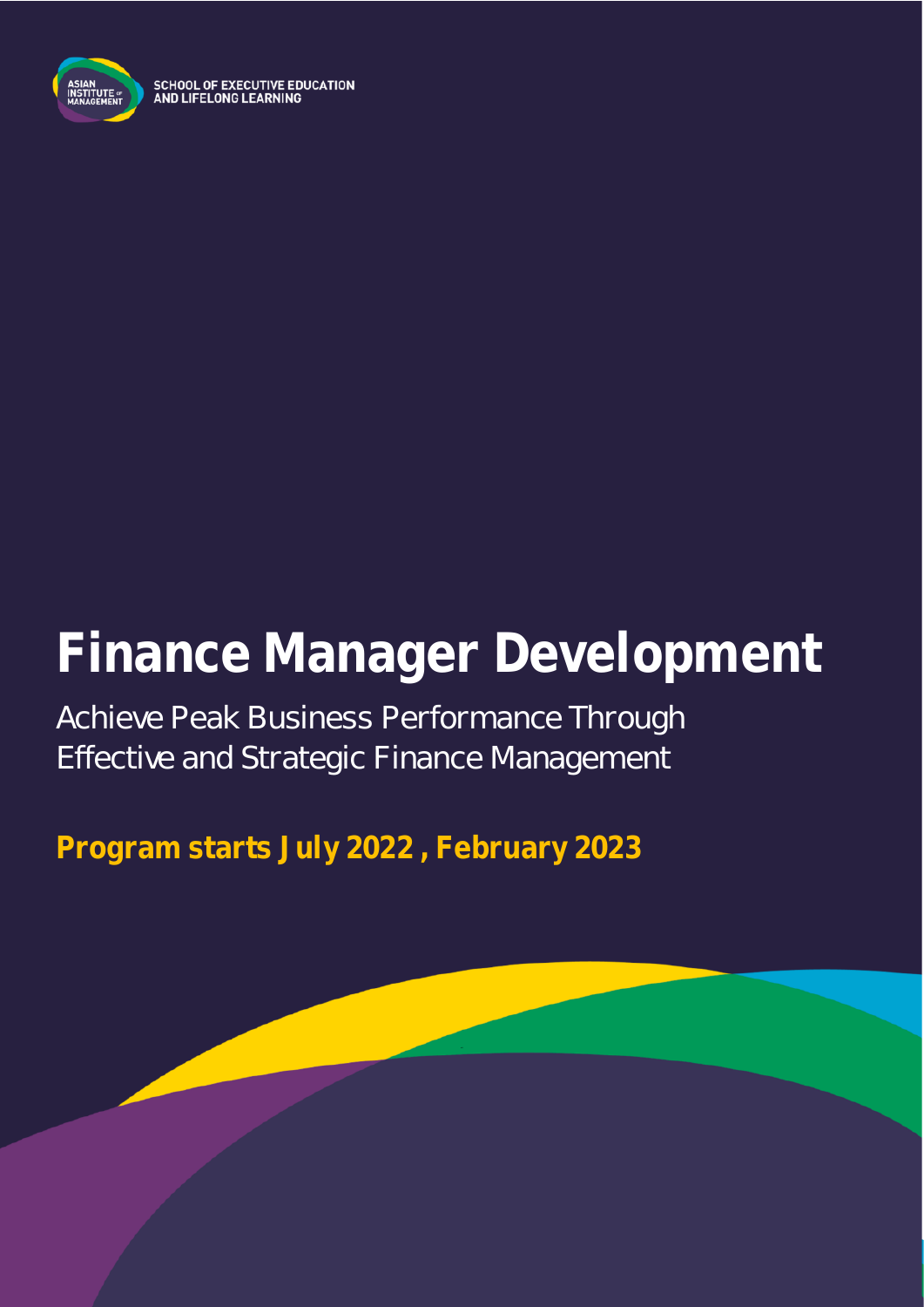

## **Finance Manager Development**

#### Achieve Peak Business Performance Through Effective and Strategic Finance Management

#### **OVERVIEW**

**\_\_\_**

Managing financial activities is one of the most essential and multifaceted functions in any organization, and with the rise of digital technology, process automation, and efficiency improvements, the strategic role and responsibilities of Finance Managers are rapidly increasing and becoming more complex.

Responsible for all the critical financial functions, processes, and services of an organization, Finance Managers must maintain a strategic mindset to ensure that the company's assets, funds, and resources are safequarded and most efficiently utilized. They must be able to effectively manage risks, develop financial plans, understand capital structure, maximize working capital, produce regular financial reports to management, and ensure the company's overall profitability. They must also oversee and ensure the efficiency of end-to-end finance operations such as Accounting, Cost Accounting, Cash Management, Credit and Collection, Supplier Credit and Accounts Payable, Financial planning and analysis, balance sheet reconciliations, internal controls, and process improvement projects.

The development of Finance Managers is crucial as they directly affect the profitability, growth, and long-term viability of the company. By joining the program, participants will understand the needed framework to drive Finance Leadership in the company for effective financial planning and strategy, management of costs and profits, and instituting business controls to safeguard company assets and resources.

#### **PROGRAM SCHEDULE**

**Batch 1:**

July 20, 22, 25, 27, 29, August 3, 5, 8, 10, 12, 15, 17 Mondays, Wednesdays, Fridays

8:30 AM to 12:00 PM (GMT+08) on all dates

**Batch 2:** 

February 6, 8, 10, 13, 15, 17, 20, 22, 24, 27, March 1,3, 2023

Mondays, Wednesdays, Friday

8:30 AM to 12:00 PM (GMT+08) on all dates

**PROGRAM FORMAT** Live Online

#### **PROGRAM FEES**

PHP 75,000.00 or USD 1,500.00\* \*USD 1 = PHP 50.00 Let us know if you are interested to avail of early bird/group discount or discuss payment terms.

**Alumni status will be granted upon completion of the program**

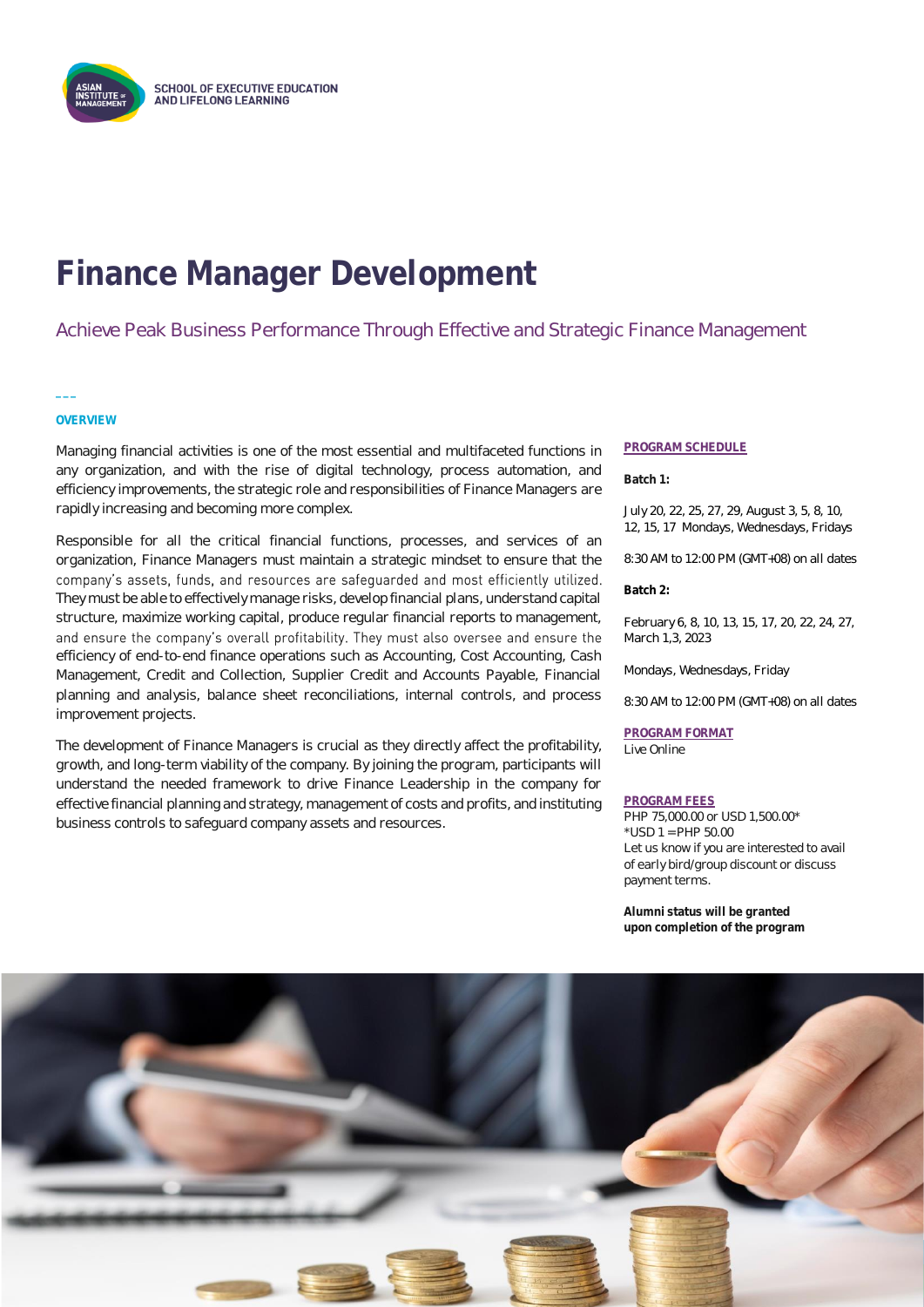

#### **PROGRAM OBJECTIVES**

This interactive online program aims to develop the Finance Manager to be a top-notch professional, add value to the business, and manage its overall profitability and cash flow. It will develop the participants' strategic thinking, ability to execute plans with excellence, and ability to lead and manage change within the marketing organization. It will teach the needed framework to drive Finance Leadership in the company for effective financial planning and strategy, management of costs and profits, instituting business controls to safeguard company assets and resources.

By joining the program, the participants will:

- Gain fresh strategic insights that can help boost company profitability and cash flow.
- Deepen their understanding of managing treasury and cash functions, working capital efficiency, tax compliance and management, internal audit and controls, risk management, and capital budgeting
- Be able to immediately apply learnings and best practices in their day-to-day finance operations and activities

#### **KEY BENEFITS**

**Well-Structured Program and World-Class Faculty**

The online program offers a venue for high-impact learning with real-time, experiential, and interactive online sessions. Participants will learn from AIM's world-class faculty and its network of industry leaders and practitioners.

**Develop the Understanding and Capabilities of Financial Functions and Leadership**

Current and high-potential finance managers and supervisors will develop their financial capabilities and financial leadership. They will be equipped with a framework to understand and apply risk management concepts, cash and working capital management, capital budgeting, short-term and long-term financial decisions, tax compliance and management, internal audit and controls, and strategic negotiations that will enable them to drive growth, business profitability, and cash flow for the company.

**Develop a Greater Business Perspective and Learn Innovative Solutions**

Participants will achieve a greater business perspective and future thinking, making them better finance leaders in their industry. They will also learn the latest trends, innovative approaches, and best practices to their finance and accounting tasks and activities, leading to effective and efficient performance.

#### **WHO SHOULD ATTEND**

**Finance Managers and Supervisors** overseeing any of the following finance functions: Controllership, Accounting, Treasury, Cash Management, Credit and Collections, Accounts Payable, Financial Planning and Reporting, Cost Accounting, and Internal Audit

**Business Owners and Entrepreneurs**  who need to strengthen their hands-on finance and accounting knowledge and capabilities to manage better and safeguard their company profitability and assets.

**Aspiring Finance Professionals** who want to develop themselves as top-notch finance managers in the future.



#### **FOR INQUIRIES:**

School of Executive Education and Lifelong Learning, Asian Institute of Management Eugenio Lopez Foundation Building, Joseph R. McMicking Campus 123 Paseo de Roxas, Makati City Philippines 1229 [SEELL@aim.edu](mailto:SEELL@aim.edu) | +632 8892 4011 | www.aim.edu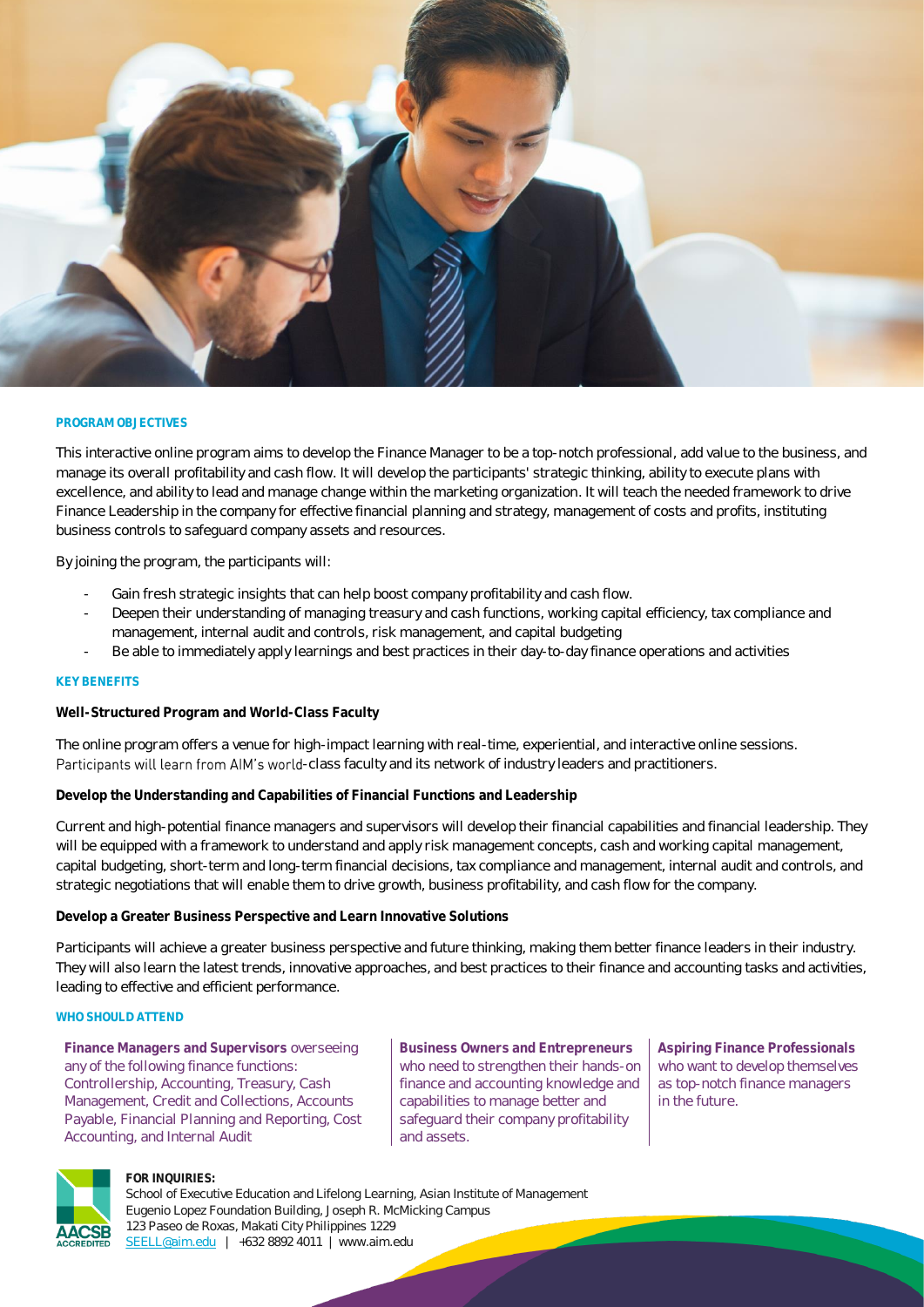

#### **WHAT YOU WILL LEARN**

### **PROGRAM LEARNING CONTENT**



**With One-on-one Coaching**

**The program includes the following topics relevant to the development of a top-notch Finance Manager:**

- Financial Leadership
- Financial Management Strategy
- Treasury and Cash Management
- Accounts Receivables Management
- Inventory Management and Control
- Fixed Assets and Capital Budgeting
- Short-term and long-term Bank Financing
- IPO and Capital markets
- Tax Compliance and Management
- Risk Management
- Strategic Sourcing and Procurement
- Strategic Negotiation



**FOR INQUIRIES:** School of Executive Education and Lifelong Learning, Asian Institute of Management Eugenio Lopez Foundation Building, Joseph R. McMicking Campus 123 Paseo de Roxas, Makati City Philippines 1229 [SEELL@aim.edu](mailto:SEELL@aim.edu) | +632 8892 4011 | www.aim.edu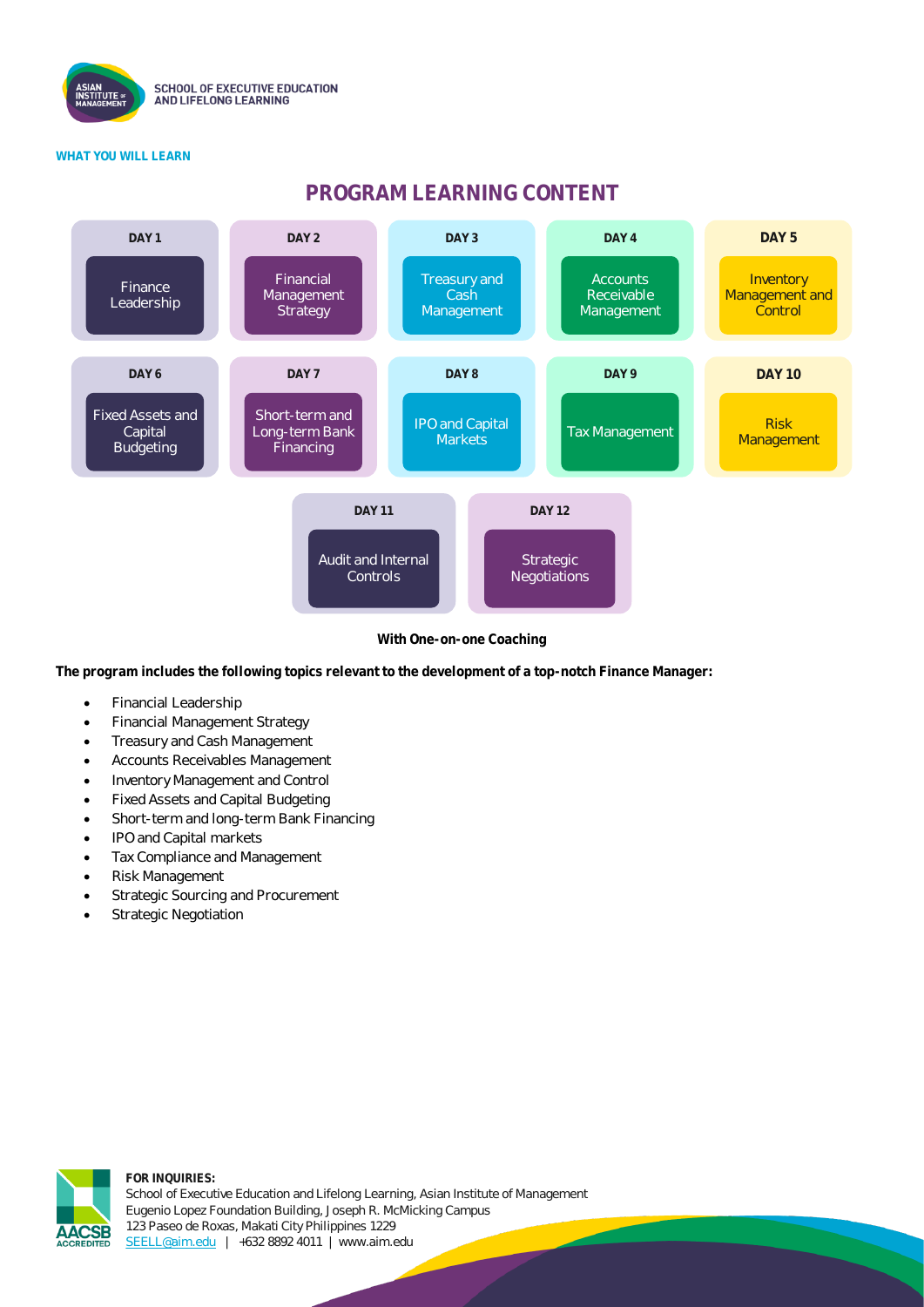

### **Your Program Faculty**



**Alberto G. Mateo, Jr.** Clinical Professor Head, School of Executive Education and Lifelong Learning Asian Institute of Management

Professor Alberto G. Mateo, Jr. is a seasoned business leader, educator, and certified coach. He earned his coaching certification from the NeuroLeadership Institute and is currently a practicing executive coach. Professor Mateo brings with him thirty-four years of progressive experience in the fields of general management, finance, human resources, and management education with multinational sales organizations and academic institutions.

He is currently the Head of the School of Executive Education and Lifelong Learning at the Asian Institute of Management. Before joining AIM, he was the President and Managing Director of HP Inc. and Pfizer, Inc. in the Philippines.



**Emmanuel Q. Canivel** Clinical Professor, Finance & Accounting Asian Institute of Management

Prof. Emmanuel Q. Canivel is an Adjunct Faculty of the Institute. His expertise lies in Strategic Management, Financial Institutions Risk Management, Corporate Risk Management, Investment Institutions Risk Management, Asset Liability Management, and Structured Trade Finance. He has a Master in Business Management and graduated with Distinction at the Institute. He also has academic background in Management Engineering at the Ateneo de Manila University.



#### **John Francis "Kiko" Diaz. PhD. RFP®. CRMCTM**

Associate Professor, Finance and Accounting Asian Institute of Management

Professor Kiko Diaz is a core faculty of the Asian Institute of Management. He teaches Finance, Managerial Accounting and Risk Management courses. He is a Corporate Risk Manager Certified (CRMC™) by the Management and Strategy Institute, PA, USA. He is also a Registered Financial Planner (RFP) in the Philippines. He holds a Master of Business Administration (MBA) degree from the University of the Philippines, and a PhD in Business degree from Chung Yuan Christian University, Taiwan. Dr. Diaz started his career in risk management from Taiwan where he held several Risk Management workshops. His research interests include international financial markets and investments, corporate finance, and non-linear methodologies.



**FOR INQUIRIES:** School of Executive Education and Lifelong Learning, Asian Institute of Management Eugenio Lopez Foundation Building, Joseph R. McMicking Campus 123 Paseo de Roxas, Makati City Philippines 1229 [SEELL@aim.edu](mailto:SEELL@aim.edu) | +632 8892 4011 | www.aim.edu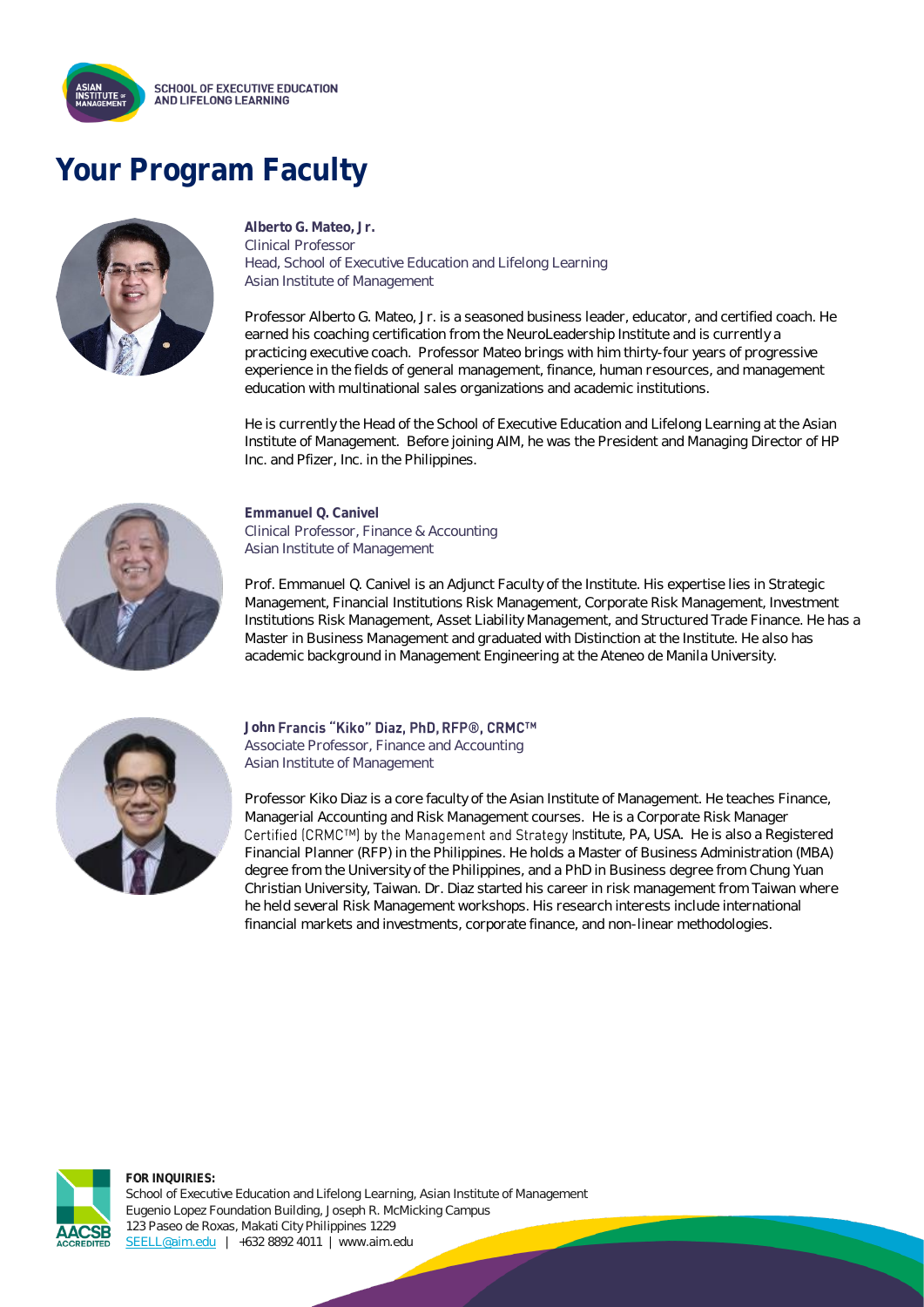

**SCHOOL OF EXECUTIVE EDUCATION** AND LIFELONG LEARNING



**Jose Adolfo M. Mariquit** Adjunct Faculty Asian Institute of Management

Jam Mariquit has been working in the field of competitive intelligence (CI) for over 23 years, including three years in military intelligence. A pioneer of CI around the Asia Pacific region, he established the first CI knowledge process outsourcing (KPO) company in the Philippines in 2002 and has been involved in over a thousand intelligence projects worldwide. He has served global multinational companies by supplying them with critical market, Industry, company, and competitive intelligence in support of business plans, expansion programs, market entry, mergers and acquisitions, and strategy development. He has worked in Hong Kong, Singapore, Jakarta, Boston, and New York. He has also trained over 10,000 Asian executives and managers in the art and science of CI. He is an expert in strategy, intelligence, scenarios, wargames, and business consulting.



**FOR INQUIRIES:** School of Executive Education and Lifelong Learning, Asian Institute of Management Eugenio Lopez Foundation Building, Joseph R. McMicking Campus 123 Paseo de Roxas, Makati City Philippines 1229 [SEELL@aim.edu](mailto:SEELL@aim.edu) | +632 8892 4011 | www.aim.edu